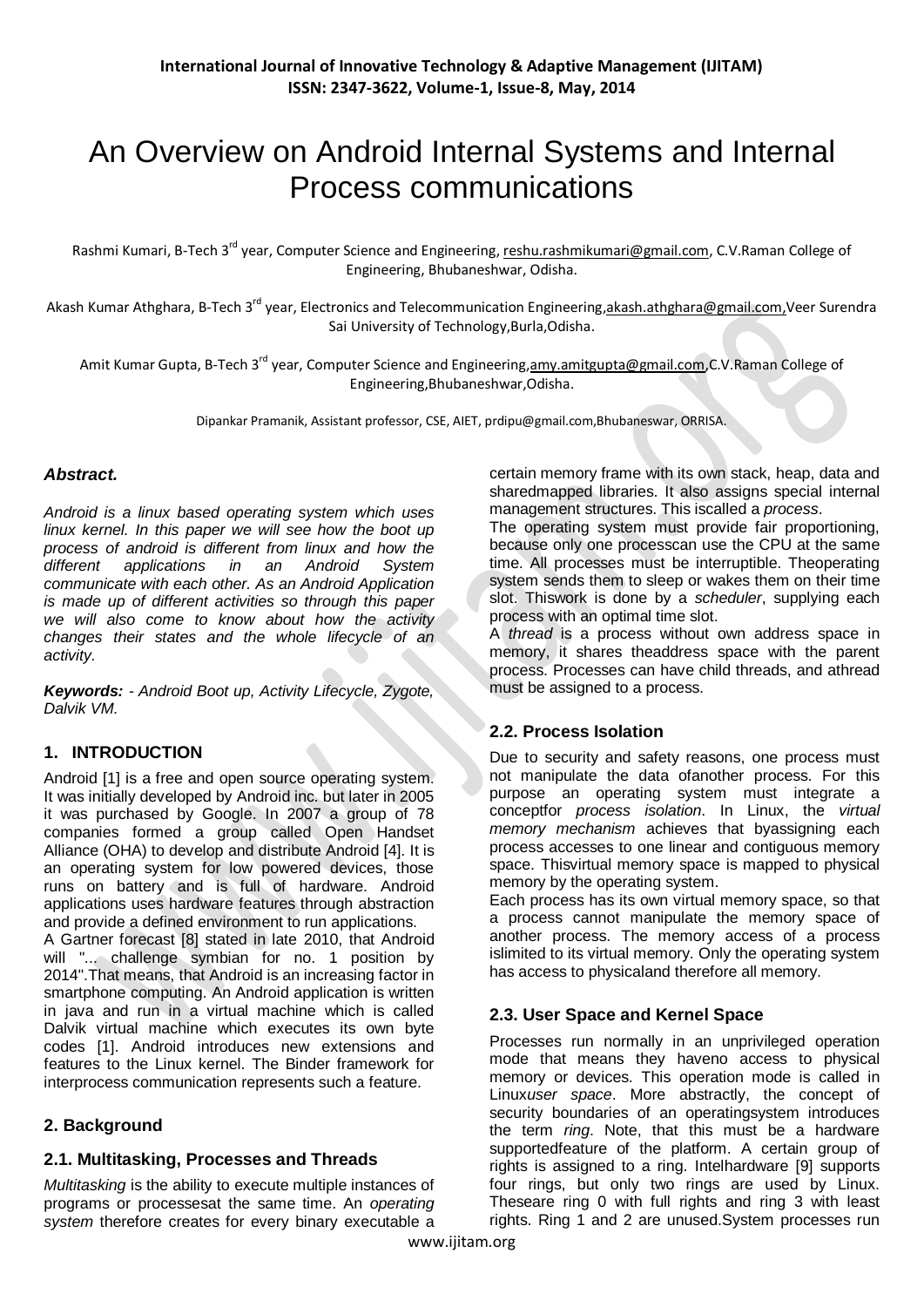in ring 0 and user processes in ring 3. If a process needshigher privileges, it must perform a transition from ring 3 to ring 0. The transitionpasses a gateway, that performs security checks on arguments. This transition iscalled *system call* and produces a certain amount of calculating overhead.

## **2.4. Interprocess Communication in Linux**

If one process exchanges data with another process, it is called *interprocess communication* (IPC). Linux offers a variety of mechanisms for IPC. These are thefollowing listed: [10]

**Signals:**Oldest IPC method. A process can send signals to processes with thesame uid and gid or in the same process group.

**Pipes:** Pipes are unidirectional bytestreams that connect the standard outputfrom one process with the standard input of another process.

**Sockets:**A socket is an endpoint of bidirectional communication. Two processescan communicate with bytestreams by opening the same socket.

**Message queues:** Processes can write a message to a message queue that is readable for other Processes.

**Semaphores:** A semaphore is a shared variable that can be read and written bymany processes.

**Shared Memory:** A location in system memory mapped into virtual addressspaces of two processes, that each process can fully access.

## **2. Android Components**

Android was developed by the Open Handset Allianceand Google and is available since 2008. [1] The basic components required for an Android are discuss below:

#### **3.1. Kernel**

Android is based on a Linux 2.6 standard kernel but enhanced with new extensions for mobile needs. These are kernel modules *Alarm*, *Ashmem*, *Binder*, powermanagement, *Low Memory Killer*, a kernel debugger and a logger. We will analyze the Binder driver in this work, that offers a new IPC mechanism to Linux.[7].

## **3.2. Programming Languages**

Four programming languages are used for system development: Assembler, C,C++ and Java. The kernel has a small amount of Assembler but is mainlywritten in C. Some native applications and libraries are written in C++. Allother applications, especially custom apps, are written in Java. [4].

## **3.3. Java Native Interface**

A distinction is made between programs compiled for the virtual machine andprograms compiled to run on a speci\_c computation platform, like Intel x86 orARM.

Programs compiled for a speci\_c platform are called native. Because Javais executed in a virtual machine with its own byte-code, no native code can beexecuted directly. Due to the need to access low-level os mechanism like kernelcalls, Java has to overcome this obstacle. This is done by the *Java native interface*(JNI) [22], which allows Java to execute compiled code from libraries written inother languages, e.g. C++. This is a trade-off between gaining capabilities ofaccessing the system and decreasing the level of security in Java.

## **3.4. Dalvik Virtual Machine**

The *Dalvik virtual machine* (DVM) [2] [5] runs the Java programmed apps. TheDVM does not claim to be a Java virtual machine (JVM) due to license reasons, but fulfills the same purpose. Java 5 programs can run in that environment.

The Sun JVM is stack based, because a stack machine can be run on everyhardware. Hardware and platform independence were major design principlesof Java. The DVM is register based for performance reasons and well adaptedto ARM hardware. This is a di\_erent design principle, taking the advantage ofhardware independence for high performance and less power consumption, whichis essential for mobile purposes with limited battery capability. The possibility touse the Java native interface weakens the security guarantying property of Javato implicit checking the bounds of variables and to encapsulate system calls andthe force to use JVM de\_ned interfaces to the system. The use of native librariescan allow bypassing the type and border checking of the virtual machine andopens the door to stack-overflow attacks. [4]

Even it is a security issue, the JNI is essential for the interprocess communication mechanism because the middleware of Binder are C++ libraries and mustbe accessed with JNI.

# **3.5. Zygote**

Due to performance reasons, the DVM is started only once. Each new instanceof it is cloned. This is done by a system service called *Zygote*. [2]

First, it preinitializes and preloads common Android classes in its heap. [5]Then, it listens on a socket for commands to start a new Android application. Onreceiving a start command, it forks a new process with the loaded application.

This process becomes the started application and shares the heap with the originalZygote process by copy-on-write mapping and so the memory pages of Zygote'sheap are linked to this new process. While the application reads only from theheap, it stays shared. But when the application performs write operations on its

heap, the corresponding memory page is copied and the link is changed to thenew page. Now the heap can be manipulated, without manipulating the originaldata from the parent Zygote process.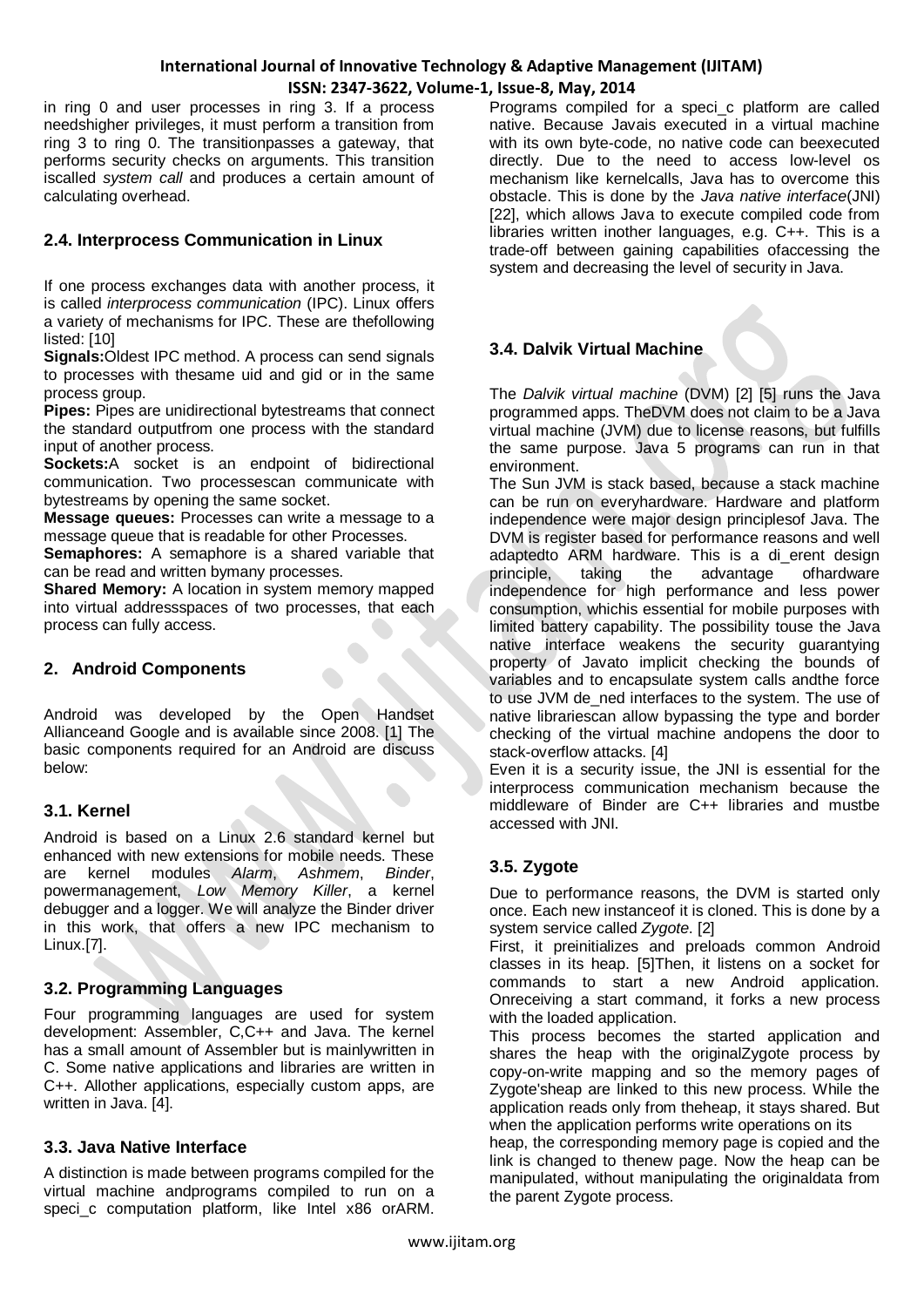When an Android application forks, it uses Zygote's memory layout and therefore the layout is the same for each application.

# **3.6. Application Concept**

Each Android application is composed from up to 4 different components. [12]

Each component has a special subject. Figure 3.1 presents the components as ahierarchically class diagram since they are actually Java classes.



**Figure 1: Application Components System**

The *activity* represents the user interface of an application. It is responsiblefor performing the screen and receiving interaction created by the user. It is notintended to hold persistent data because it can be sent to sleep by the operatingsystem if another activity is brought to the front.

For long duration purposes Android offers the *service*  component. All tasksrunning in the background of an application must be implemented here, becausea foreground service is only stopped if the system runs out of memory and appsmust be terminated to free memory..

The *broadcast receiver* is for receiving system wide messages, i.e. the messagethat a new SMS has come in is provided to all subscribers. A low battery levelwarning is also sent on this channel. *Broadcast reveivers*handle these messagesand marshal certain action, e.g. saving the state of an app in prospect to a soonshutdown of the mobile device.

The *application manifest* [8] keeps the information for Android about the component. In this file, the basic application con\_guration is set. E.g., if anservice starts in its own process or if it is attached to local process. Listing 1gives an example of an Android application manifest XML file.

*1* <?xml version=" 1 . 0 " encoding=" ut f□8"?>

2 *<*mani fest xmlns : android=" http : / / schemas .

- android .com/apk/ r e s / android "
- 3 **package**="com. msi .manning .binde r "*>*
- 4 *<*application android :i con="@drawable/ i c on "*>*
- 5 *<*activity android : name=" . Act ivityExample "

android :**label**="@string /app name"*>*

6 *<*intentfilter *>*

7 *<*action android : name=" android . i n t e n t . a c t i on .MAIN" /*>*

8 *<*category android : name=" android . i n t e n t . category LAUNCHER" /*>*

- 9 *<*/intentfilter *>*
- 10 *<*/ activity *>*
- 11 *<*service android : name=" . SimpleMathService "
- 12 android : process=" : remote "*>*
- 13 *<*intentfilter android : p r i o r i t y="25"*>*

14 *<*action android : name="com. msi . manning .binder ISimpleMathService "*><*/ac t ion*>*

- 15 *<*/intentfilter *>*
- 16 *<*/service *>*
- 17 *<*/application*>*

18 *<*/manifes t*>*

**Listing 1: Example Manifest**

# **3.7. Component Communication Concepts**

As different components have to exchange data, this is realized through intercomponent communication, or interprocess communication, if the specific component belongs to different processes (apps).

The communication works with so called intents. These are representations for operations to be performed. An intent is basically a datastructure which containsa URI and an action. The URI uniquely identifies an application component andthe action identifies the operation to be executed.

A service can be started, stopped and bound by IPC. Also the call and returnmethods are implemented by IPC.

A content provider can be queried by an activity via IPC and returns theresult accordingly. The Android source code files show an extensive use of IPCto exchange the abstract data.



#### **Figure 2: Application Components System**

At this point, the importance of the IPC mechanism becomes apparent. TheAndroid OS with its framework is a distributed system and the major and keytechnology to achieve that design is the IPC Binder mechanism.

#### **3.8. Security Concept**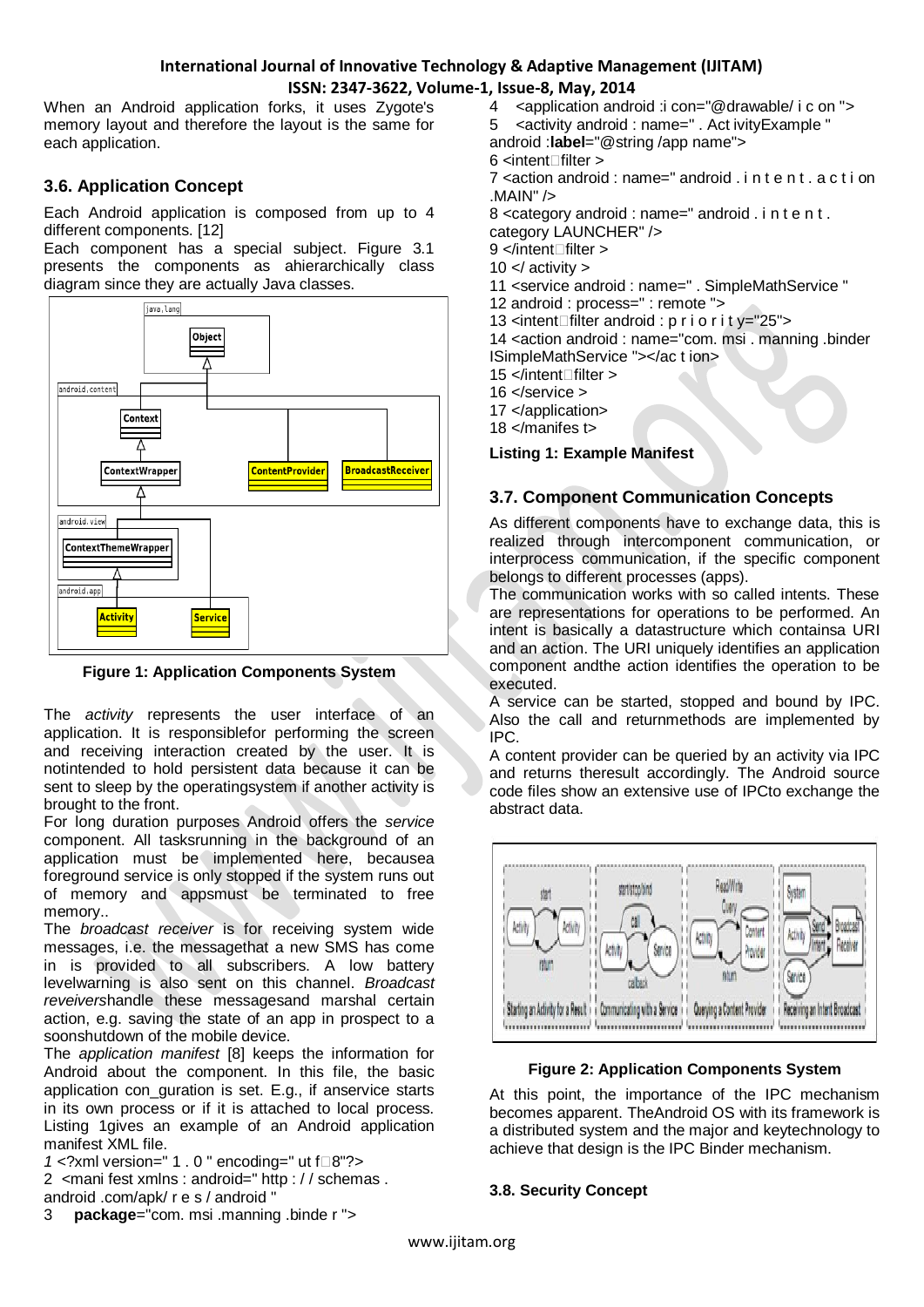The security mechanism in Android consists of three layers. The basic layerconsists of a division of the persistent memory in two partitions, called systemand data. The system partition is mounted as read only to prevent systemdata manipulation. The data partition is the place where application states andpersistent data can be stored. Note, that the system partition can be remountedin write mode by the *App Store* application to install new apps.

## **4. ANDROID BOOTUP PROCESS**

#### **4.1. Power On**

Master boot record (MBR) is a boot sector which contains partition table which has the information about how the device is partitioned in a structure. There is no MBR or partition when the device is started for the first time. When the phone is switched on, CPU will be in a no initialization state. Internal RAM is available and no internal clocks are set up. The device starts executing code located in the ROM and finds a specific block which has first Stage boot loader. The first boot loader points to a second stage boot loader, which is located in a known block. This "pointing" process is called raw partition table [6].

## **4.2. Boot loader**

Boot loader is a code which is executed before android operating system runs. It loads kernel to the RAM and sets up the initial memories. Manufacturers use existing boot loaders or they create their own boot loaders.

 $\Box$  The First stage boot loader will find and setup the external RAM.

□ Now Main boot loader is loaded and placed in external RAM as the RAM is available.

 $\Box$  The First important program is in the second boot loader stage which contains code for file systems, additional memory and network support etc.

 $\Box$  When the boot loader is dore it goes to the linux kernel [10].

#### **4.3. Linux kernel**

A kernel acts as a bridge between hardware and software. It setups cache protected memory, scheduling and loads drivers. After initializing Memory management units and caches, virtual memory can be used and user space processes can be launched by the system. After finishing the setup Kernel looks for init process which can found under system/core/init and launch it [1].

#### **4.4. Init process**

This process is the root process. Every process will be launched from this process. Init process mounts directories like /sys, /dev, /proc. It will run init.rc script and system service processes. This script is located in system/core/rootdir in the Android open source project and describes system services, file system and other parameters [9].

## **4.5. Zygote**

After starting various daemons like Android Debug Bridge (adbd), Radio Interface Layer Daemon (rild), etc, Init process initiates a process called Zygote. In java there is a separate instance of a Virtual Machine for each application. In android Dalvik, virtual machine is used as VM. So there is high consumption of memory and time because of different instances of dalvik VM for every application. Now Zygotes comes into play. It enables shared code across Dalvik VM, lower memory footprint and minimal startup time. Zygote process starts at system boot up and it preloads and initializes core library classes. After initialization, zygote process waits for socket request coming from the runtime process. If any request comes then it forks starts processes with VM instances [6].

#### **4.6. Runtime process**

The next init initiates the Runtime process and this process starts the service manager. All the services should be registered with the service manager and it provides local lookup service and binds services given their name. The runtime requests zygote to start system server process. Zygote splits and starts up a new dalvikvm instance and starts the service. To control display device and audio output device the system server starts surface flinger and audio flinger. These services get registered with the service manager so that other applications can use display and audio. Now the system server will start all the core platform services and hardware services like activity manager, window manager and power manager etc. All of these services will get registered with the service manager [2].



**Fig 3: Boot up Process**

## **5. INTERPROCESS COMMUNICATION (IPC)**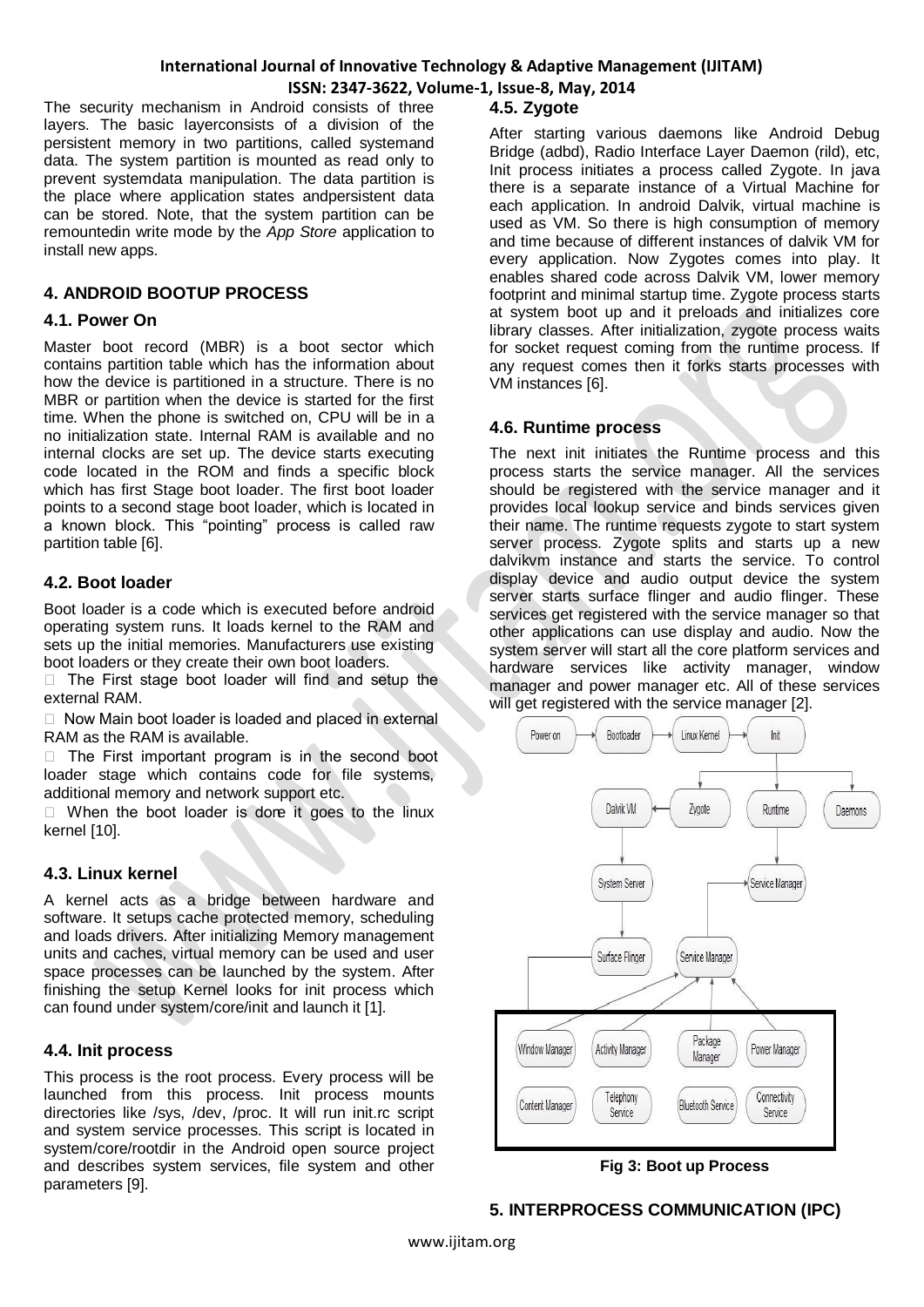At this point home screen or idle screen is launched. Activity manager will send a request to zygote to initiate the "home" activity and in return Zygote will fork a new process a dalvik VM and home activity. Now for each application launched by the user, Zygote will fork each time and create a new dalvik VM instance inside a new process. A unique user id is assigned to each application. An application has access to only those files which it needs and these permissions are set up by the system [3]. Applications run in separate processes, so to communicate with each other and with the system services an IPC (Inter Process Communication) is needed and this mechanism in android is known as Binder and is based on shared memory. On registration of each process with the service manager, it gets a reference called a context object. Let there be an application A and service B which is running in spate processes and wants to communicate with each other application. A passes the name of the service to context and requests for service. B in return context sends a reference to the service to A [3]. After getting the reference app, A calls a method which is intercepted by the Binder which arranges the object and passes the reference to Receiver. The object is serialized because a proxy object is passed and not the original objects. There is a thread pool maintained by the binder at Receiver B side and one of the threads receives the incoming call, locates the actual object and makes the call. Return value is passed back to the application A [6].



**Fig 4: Interposes Communication**

#### 1. Activity: An activity is a single screen of an application with which user can interact like click a photo, dial a number etc. Intents are used for transition between different activities and each application can have multiple activities.

2. Service: A service is a component that does not provide any user interface but runs in the background to perform long-running tasks.

3. Content Provider: To exchange data between different applications, a component is used. It is called content provider which handles retrieval of data and stores data in database files or on a network.

4. Broadcast Receiver: The broadcast messages from other application or from system are called intents and the component which responds to these intents is called broadcast receiver [2].

**6.1. Activity States**Activities can be seen as website. Just as a website contains multiple web pages, an android app contains multiple activities. One webpage can redirect to another page and so on. In an android app one activity can redirect to another and so on. All the handling activities is done by activity Manager. Its task is to create, destroy and manage activities.

# **6.1.1. Activity states**

1. **Active/Running:** An activity is said to be in running state if it is completely visible and the user can interact with it. There can be only one running activity at a given time.

2**. Paused State:** An activity is said to be in paused state if it is not in focus but partially visible. For example while using an app on android if any notification or a dialog box appears then the activity of the app goes in paused state. While in paused state, an activity still maintains all states. It remains attached to the window manager and it can be killed by OS under low memory.

3. **Stopped:** An activity is said to be in 'stopped state' when it is not at all visible on screen but it is still alive and maintains all states. To fulfil the resource requirements of higher priority activities, it can be killed by OS.

4. **Destroyed state:** An activity is said to be destroyed when it is no longer in memory. OS destroys an activity after a 'paused' or 'stopped state' to free the resources [7].

# **6. APPLICATIONS**

An android application consists of four components: